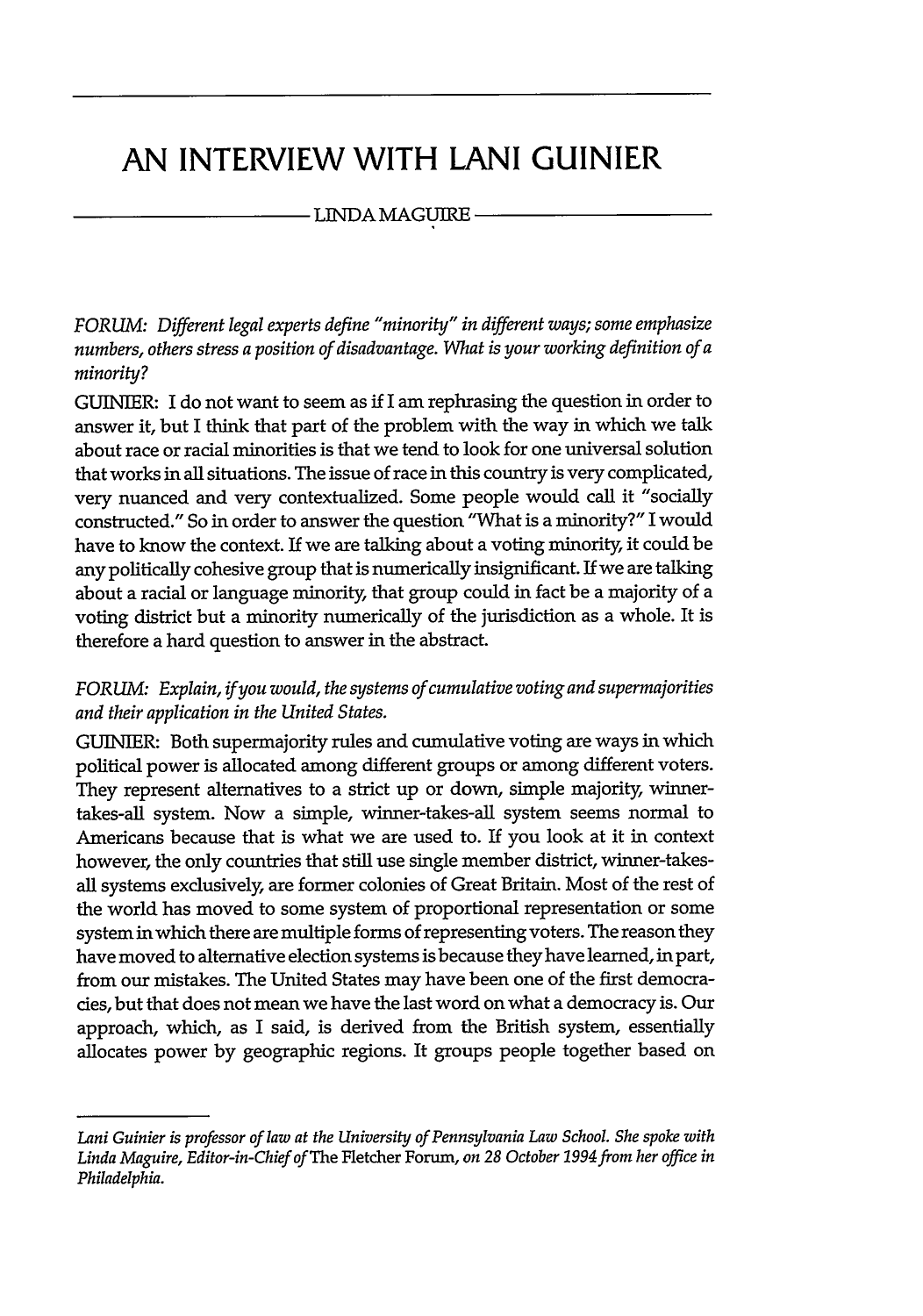where they live and it assigns them a single representative. So it aggregates a group of people who are in what we call a district, and it gives them one person to represent them. We then have an election, people vote, and whoever gets the most votes in that particular election gets all of the power.

Technically, then, 51 percent of the people in the district can get 100 percent of the power. The assumption is that the 51 percent of the people who have the most votes and therefore elect the representative, are going to elect someone who will represent all of the people in the district, including the 49 percent who did not vote for him or her. That assumption is based on the "golden rule," or principle of reciprocity, which says that whoever is in the majority today will not be permanently in the majority but has to worry about potential defectors who may join with today's minority to become the next governing coalition. Therefore, in order to insure that the members of the current majority will be treated fairly when they are in the minority, the current majority treats the current minority fairly. That is one of the reasons that we think of simple winner-takes-all majority rule as being fair.

However, there are other ways in which you can justify simple majority rule if you think about a district or a geographic unit as simply one unit within a much larger territory. If the territory is subdivided in a way that is "representative," then presumably (and this is a presumption, again, that the simple majority, winner-takes-all rule rests upon), the 49 percent in one district may be a majority in another district. It is therefore assumed that that group gets direct representation of its interests from people who are elected in other districts by like-minded voters. So there is a second assumption: that the 49 percent in our hypothetical district is treated fairly by the governing majority, and is directly represented by majorities in other districts that were elected by like-minded voters. So the group that is in the minority does not have to wait for a time when it becomes a majority in that district in order to be treated fairly. But it is essentially a principle of virtual representation, or vicarious representation, to claim that the present minority is represented or has surrogate representatives who, though not elected by it, are responsive to its interests.

A third assumption that undergirds simple, winner-takes-all majority rule in these districts is that the district itself represents some kind of group that is cohesive or has enough similar interests that a single representative can fairly provide constituent service. For example, I live in Pennsylvania and I am assumed to be represented by two Senators even if I did not vote for them because, as a resident of this state, I have certain interests that they are going to represent regardless of what our respective politics may be.

Now those three assumptions about simple, winner-takes-all majority rule, are flawed when you have a permanent majority, or when you have a majority that monopolizes power. So if you have a system in which the majority in one district is a majority in every district, then the 49 percent minority is not really represented. It is represented on the hope or promise of "the golden rule," but it is not represented in terms of that second assumption I described as the virtual or vicarious representation principle. There are lots of other ways in which you can see that the principle of 51 percent representing 100 percent of the people is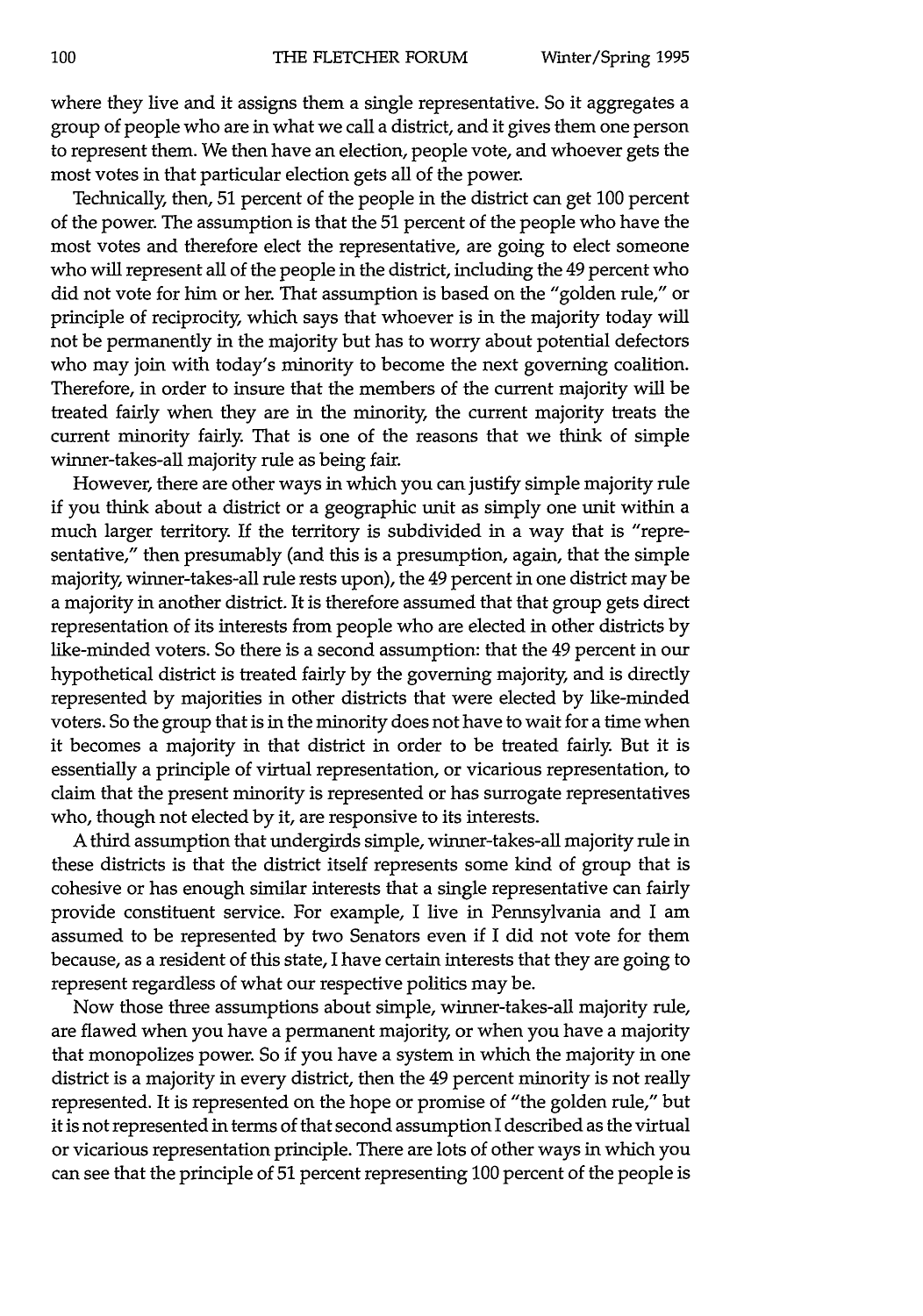a wish; it is a hope, an assumption. Ideally we would want to have 100 percent of the people getting 100 percent of the power, but unanimity is very hard to get. So we will go to 51 percent because we have more people supporting a representative than opposing him or her, or we have more people supporting a decision than opposing it.

*FORUM: How would you counter criticism that a supernajority rule is just another namefora minority veto, or that cumulative voting would lead to what Clarence Thomas termed "racial balkanization"?*

GUINIER: There are different ways of responding to the problem. First, you must agree that there is a problem when a majority hoards power, monopolizes power, fails to share power, or does not respect the legitimate interests of a minority. If so, and **if** you can ascertain that it is not just a hypothetical problem but is empirically identified in a particular jurisdiction, then the question becomes how to remedy the situation. That is where the issue of supermajority rules and cumulative voting become relevant. They are ways of remedying a majority rule, winner-takes-all system that is dysfunctional.

Now, one way of remedying the problem is to continue using districts to allocate power but to set aside districts in which the minority is in fact the majority. To insure that the majority does not hoard all the power in all the districts, you give the minority a district in which it is the majority. The problem with this particular solution is that it may reinforce polarization because it suggests that people have to be separated in order to be included. It may send a message to the jurisdiction-wide majority that in other districts they do not have to represent the minority because the minority has its own little district. And so the white majority - assuming that this is the United States, where most of the cases with which I am familiar involve a white governing majority -- does not have to represent the interests of the black or Latino or Asian minority because those interests are taken care of by a single representative.

Of course, then you have what I describe as the "third generation problem." If the only way that the minority is included is through the election of a single person to represent the minority's interests in connection with a single district which the minority controls, then you are simply replicating the problem of majority tyranny or majority monopoly in the legislature. You are "integrating" the legislature with a token who will be outvoted along racial lines in the legislature if voting is as racially polarized there as it is in the electorate.

An alternative that I have described would be to remedy majority tyranny or majority monopoly through a different election system called "cumulative voting" where you do not allocate power initially by awarding different groups the control of a single district. What you do is allow the voters to essentially district themselves by the way they cast their ballots. Voters are given the same number of votes as there are open seats. Note that this is only a remedy for a problem of majority monopoly or majority tyranny in collective decisionmaking bodies such as city councils, state legislatures, county commissions or school boards. It is not relevant to the election of a single-person office such as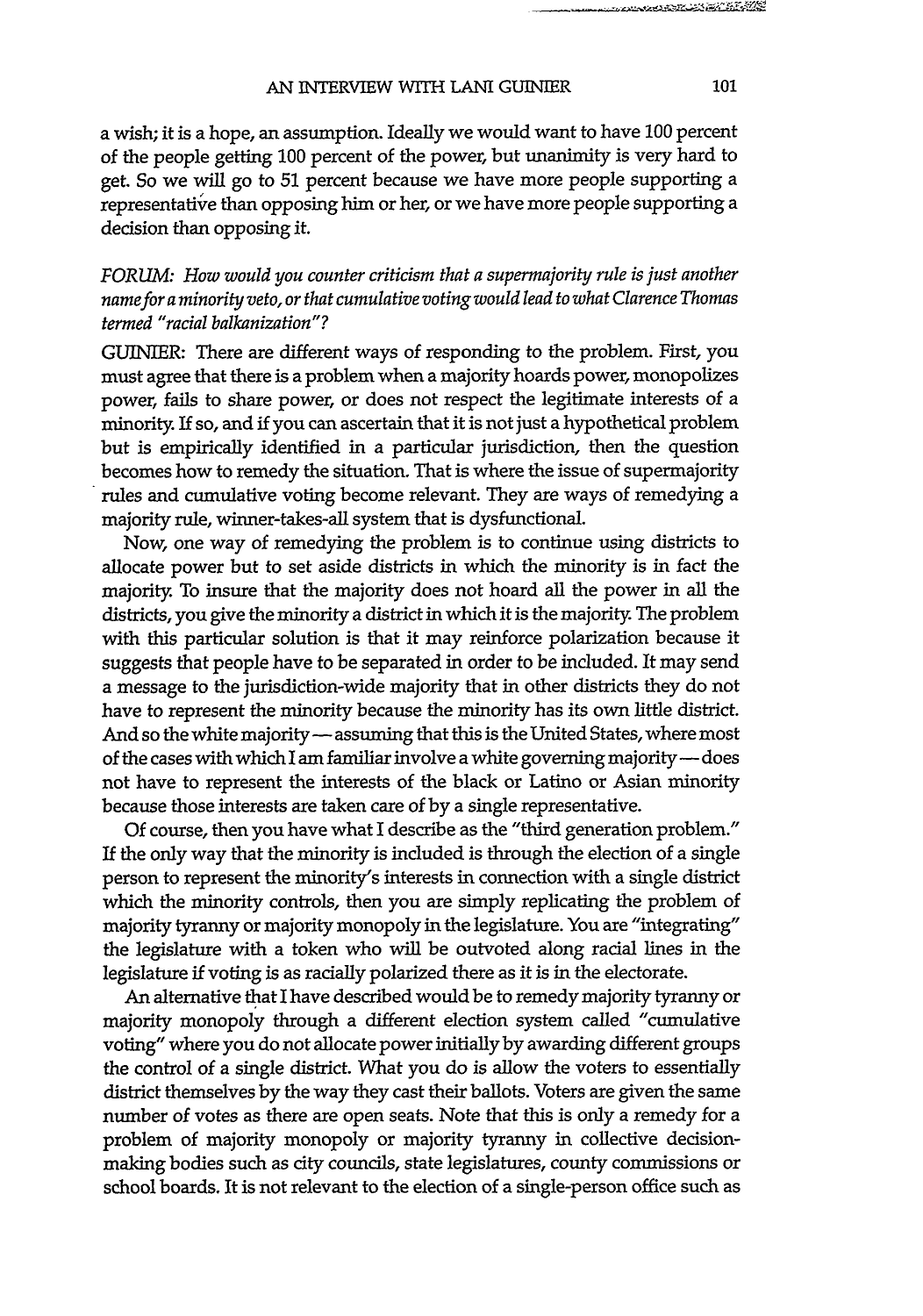a mayor or a governor because that is the ultimate, winner-takes-all position. We are talking about collective decision-making bodies.

Assume that you have a jurisdiction with five seats on the school board. Instead of creating five separate districts and allowing the voters within each district to elect a single representative who then represents the interests of all of the voters in that district including those who did not vote for the person, cumulative voting gives all of the people in the entire community five votes and lets the voters aggregate, or stack, their votes in any combination to reflect their preferences. So if they wanted very much to be represented by a single person, they could put all five of their votes on one person. If they had multiple interests that they wanted represented, they could distribute their votes to reflect these interests. It is a way of enabling voters who feel that they are a politically cohesive minority to vote strategically to acquire representation for their "minority group interests." But it does not forever lock them into a minority position because at each election they can reconfigure their votes or form transracial coalitions. They can agree, in advance, with another group to vote for that group's preferred candidate in exchange for votes from that group for the minority group's preferred candidate.

## *FORUM: And this method has already been put into practice in several states, has it not?*

GUINIER: Yes, and its practical uses are not limited to remedying voting rights violations.. It is also used by corporations when electing members of the board of directors to insure that the majority of the shareholders do not control all of the seats. It has been in effect in corporate governance for at least a hundred years. It is a system that has worked in other contexts to essentially insure representation of minority interests. It does not give the minority a veto in the sense that the minority gets special privileges. It gives the minority the opportunity to be represented so that the interests of the minority can be directly represented by voters who share those interests.

A supermajority rule is a little bit different, but again, it is used in other contexts. For example, in the United States Senate there are a number of protections for the minority party. What the supermajority rule does there, is to require between 60 to 75 votes to pass something. It is a way of insuring that the majority works with members of the minority to form a successful coalition. In the Senate they have supermajority rules for very high stakes issues, such as amending the Constitution or passing a treaty, because there is less confidence on those issues that 51 percent of the representatives can be trusted to represent 100 percent of the people.

The supermajority rule has also been used in voting rights cases where there is evidence that the racial polarization in the electorate is also a problem on the level of the city council or the county commission. Recently, in a Mobile, Alabama voting rights case, a supermajority requirement was instituted as one component of the remedy There were seven members on a county commission: four represented majority white districts and three represented majority black

and the background of the content and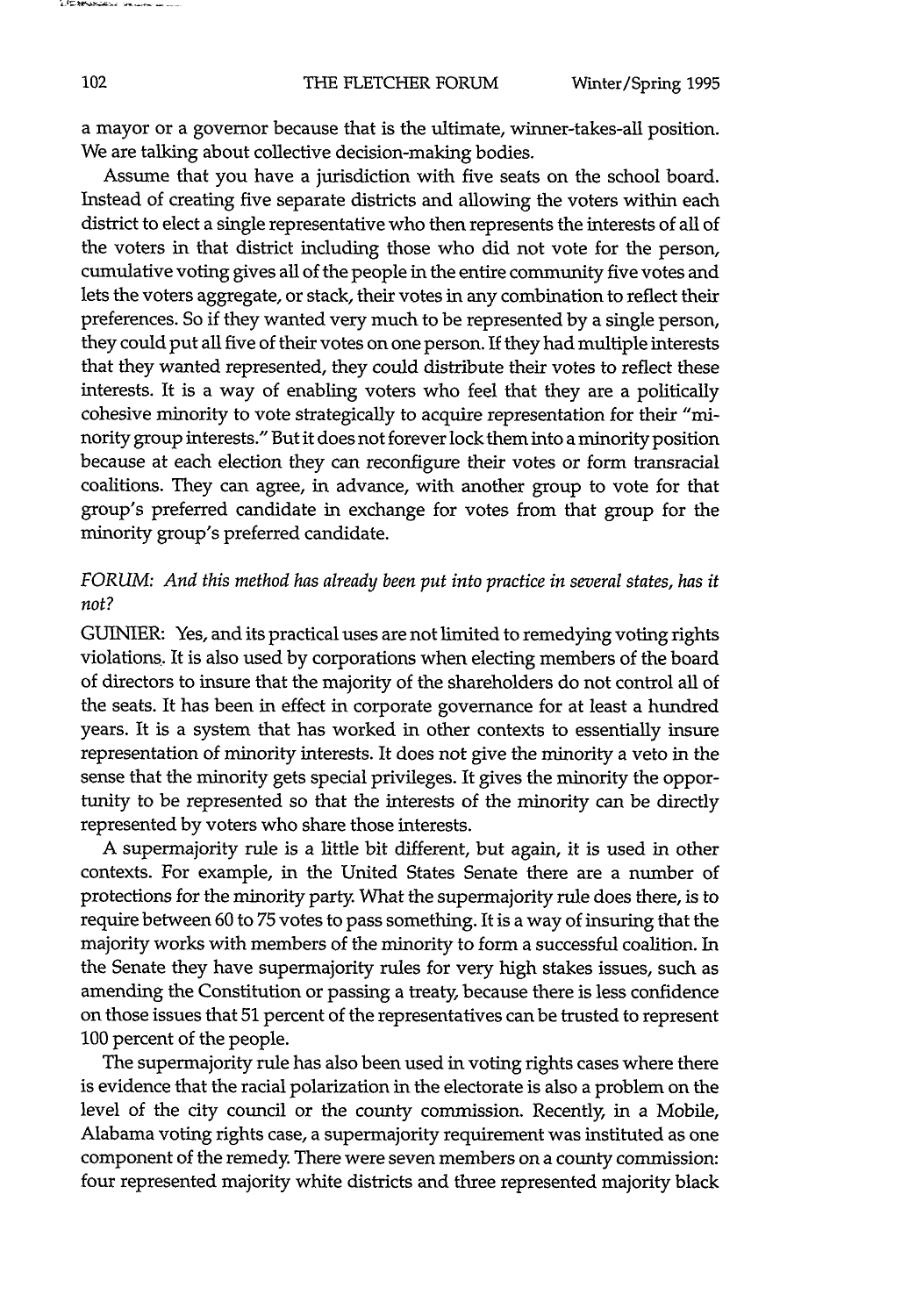districts. In the settlement, the commission approved the use of a five vote supermajority so that no matter could pass the commission without the support of a biracial coalition. The rule does not say who has to be in the majority, it just says that the majority has to consist of five rather than four votes.

*FORUM: With regard to the voting rights cases you discussed, there has been quite a bit of debate over the U.S. Supreme Court's interpretation of the Voting Rights Act. Some argue that the Act should still only apply to practices preventing minorities from registering and voting, while others take the more expansive view that it insures minority representation. What do you think of the Court's interpretation of the Act* today?

GUINIER: It is not so much what I think as what the Congress intended, what the Supreme Court has consistently interpreted the Act to mean, and what makes sense in terms of democratic theory. Let me try to respond to all three. The first is what Congress intended. I do not think that there is a great deal of debate that when the Voting Rights Act was first passed in **1965,** Congress was primarily concerned with the problem of just getting blacks access to the ballot. That was the immediate problem confronting Congress and it acted expeditiously to enact legislation that at the time was considered to be extraordinary. It was extraordinary in the sense that the federal government was taking very dramatic steps to monitor what the states did to insure that every voter within the state had the opportunity to cast a ballot.

What happened however, is that immediately after the Act was passed and the number of blacks registered and voting quickly rose, Congress discovered that ingenious and sophisticated schemes were being used to insure that those newly voting blacks could not elect candidates of their choice. They could vote, but they could not have any political influence. The Congress, in observing this problem, was also informed **by** what the Supreme Court was doing in the "one person, one vote" cases which were being litigated during the sixties and which had nothing, at least ostensibly, to do with race. The "one person, one vote" cases were challenges brought to the configuration of state and local legislative districts **by** white suburban and urban voters against legislatures that had failed or refused to redistrict themselves since the early 1900s. The fact that the population during the period from **1900** to **1960** had shifted from the rural **farms** to the cities was not reflected in the distribution of representation in the state legislature. The voters in the cities and in the suburbs were therefore challenging the fact that they did not have the same votes as those voters in rural communities whose representative represented far fewer people.

This is what "one person, one vote" means: everyone's vote should essentially have equal weight. It does not mean simply that there should be universal suffrage. Many people construe "one person, one vote" to mean that everyone should get the right to vote, but that is not what those cases were about. They were about equal voting weight. **All** of those voters in the "one person, one vote" cases were voting; nobody was formally disenfranchising the urban or suburban voters. What was happening is that the importance or influence of the vote was

 $\mathbf{I}$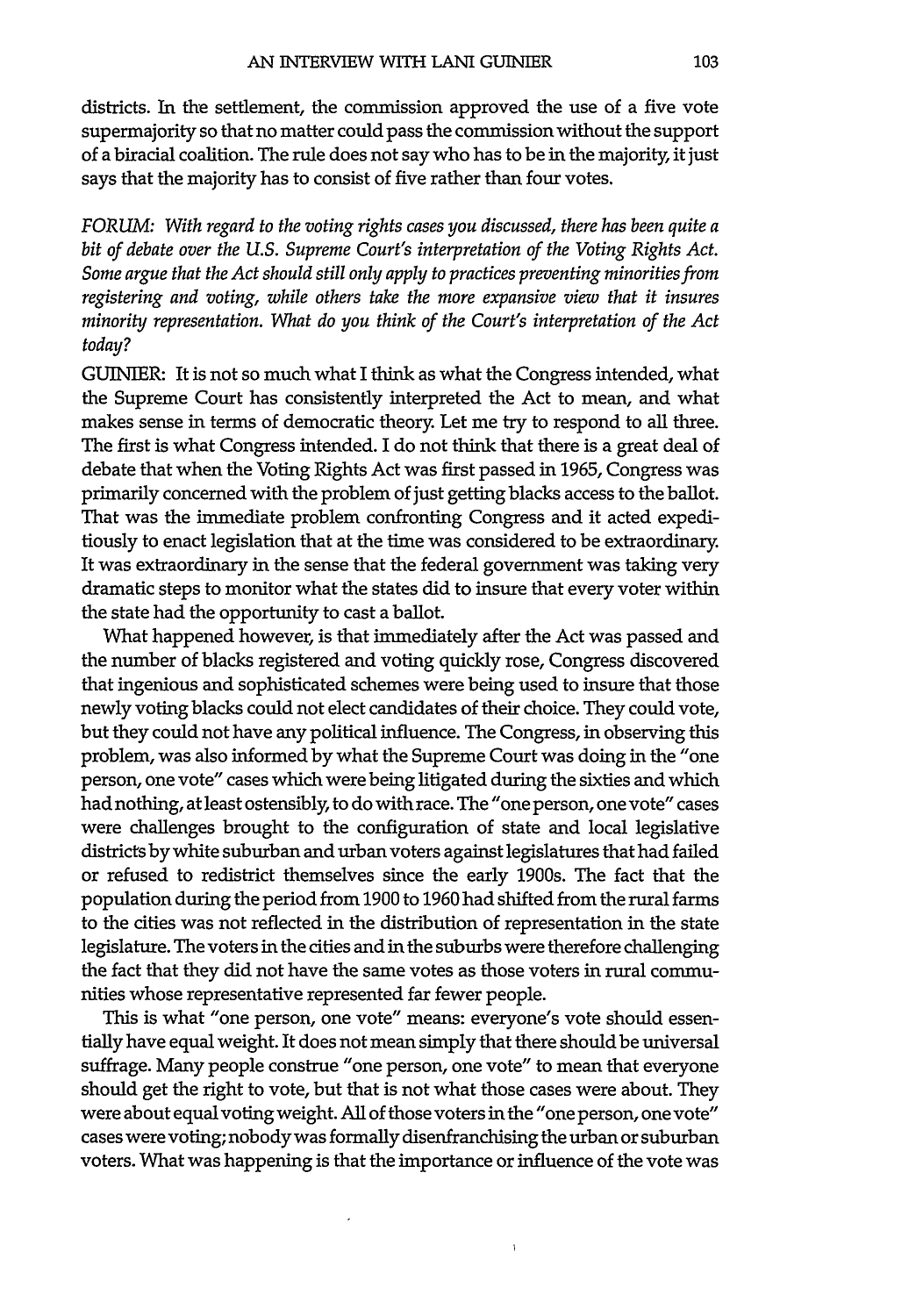being diluted by the fact that there were, for example, **10,000** people in a city district and 500 people in a rural district.

The Supreme Court, over the last thirty years, has consistently interpreted the Voting Rights Act to include the right not only to cast a ballot but the right to cast an equally weighted ballot. Congress has also amended and reenacted the statute in line with those interpretations. Congress reenacted the Voting Rights Act in 1970, in 1975, and then again in 1982, each time acknowledging that the Supreme Court had construed the Act very broadly to include not just the right to register and vote but also the right to have a vote that counted and that mattered. So those who are now claiming that the Act only applies to the right to cast a ballot are revising history and imputing to Congress their own political theory of voting. Now, what is their theory of voting? Basically this gets to the third point about democratic theory.

Those who interpret the Act narrowly theorize that if you can vote, you are enfranchised and you are therefore politically equal to every other voter. The problem is that no one votes purely for symbolic reasons. What the critics of a more participatory democracy are saying is that voting is a symbolic privilege which assures you of being treated equally with all other citizens in terms of having the right of the franchise. But in my view voting is also an instrumental activity, not just a symbolic one. People do not vote just to feel good about themselves, they vote in addition because they want to influence who gets elected. If people thought that they were just voting in an empty ritual and that their votes were not being counted, they would feel that there was something fraudulent about that. That is not what democracy means to most people, and it is not what it meant to the Congress that passed the Voting Rights Act.

Democracy means not only the ability to cast a ballot, but the ability to cast a ballot that leads to the election of a representative, and then the ability of that representative to have some fair chance of influencing legislative policy. This is not about race, this is about democracy This is true for all voters. So the issue for the Voting Rights Act is whether the Act is necessary to insure that racial minority voters have the same opportunity as all other voters: to cast a ballot, to cast a ballot for someone who has a good chance of being elected, and to cast a ballot for a representative who, once elected, has a fair chance of influencing legislative policy

*FORUM: Concerning legislative policy, you suggest that legislatures should work less by up and down votes and, instead, seek cooperation and even consensus. Given the recent history of a Senate agenda stifled by a filibustering minority, is this really a practical project? Has it not, in fact, harmed all efforts to help the most disenfranchised groups in this society?*

GUINIER: That is a very, very good question. In light of current evidence one would think that I am not only a democratic idealist but a democratic delusionist. In my writing I have not been talking about the Congress but rather about local governing bodies. There are many reasons why I have not been talking about the Congress. One is that I have not studied the Congress, another is that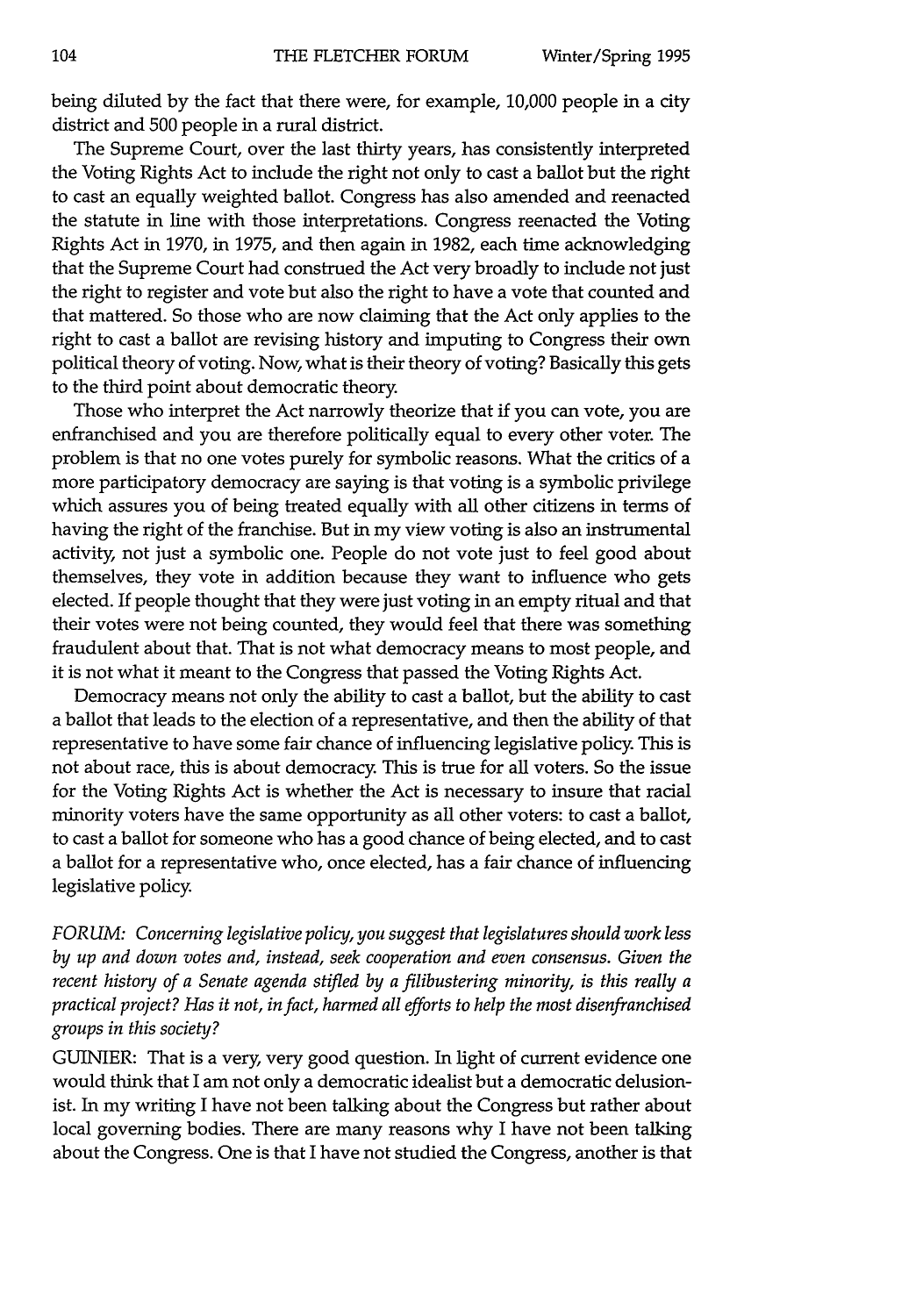many of the issues that are played out at the local level become exaggerated or extraordinarily polarized at the national level in a way that is completely out of context. So in a way it is hard to get a handle on them.

I think that, in part, the problem you have described — that of a filibustering minority and very partisan politics - is exactly the problem that I am trying to deal with in my writing. I keep looking for positive-sum solutions. A positivesum solution is a solution in which everyone wins something, no one wins everything, but no one loses everything. It is not a zero-sum solution in which there can only be one winner and one loser. A positive-sum solution is one in which there are multiple winners. Part of the reason there is such partisanship in the Congress or at the national level, is that in the United States we too often look for winner-takes-all solutions. We look for solutions in which there is only one winner and everyone else is a loser; therefore the stakes are very high. In order to get anything, one must win; and in order to win, one must demolish or demonize the opponent.

Part of what I keep looking for are paradigm shifts that would enable us to imagine innovative solutions in which we take turns or we rotate power or we share power so that the stakes are not as high in terms of identifying a single winner. Therefore one can envision it as a possibility, if not a probability that people can learn to cooperate.

# *FORUM: You speak of "an aggressive, formal policy that endorses cooperation to modify behavior toward tolerance." Is this a concrete policy or more of an ethic of behavior? If the former, what would be the details of such a policy?*

GUINIER: It is more of an attention to process. It structures the process in a way that is more likely to create incentives for cooperation. For example, much of my research is on jury deliberations. Those who study jury deliberations have found that if a jury takes a vote immediately it often polarizes the jurors into warring factions. It is often better to just go around the room and get people to talk and identify what their concerns are. Then, once it becomes more obvious what the issues are, it is helpful to try and work through those issues before taking a vote. The act of voting can itself be polarizing if it means that people have to declare themselves as being on one side or the other. And so one of the ideas that I have been working with is trying to put voting off as the last resort. If you have to vote, trying to structure the voting in a way that gives people multiple options so that it does not require the total abandonment of one position.

This is my son's insight about the kids who want to play hide and seek versus the kids who want to play tag. If there are four who want to play one game and two who want to play the other, you could go by a strict vote, up or down, and play the game that the four want to play But you can also, as my son suggests, take turns. The kids can play the other game after the first game, or for a proportionately shorter amount of time.

We need to start reconceptualizing the notion of politics because right now we think about politics as a battle to the death. We think it must be a total victory,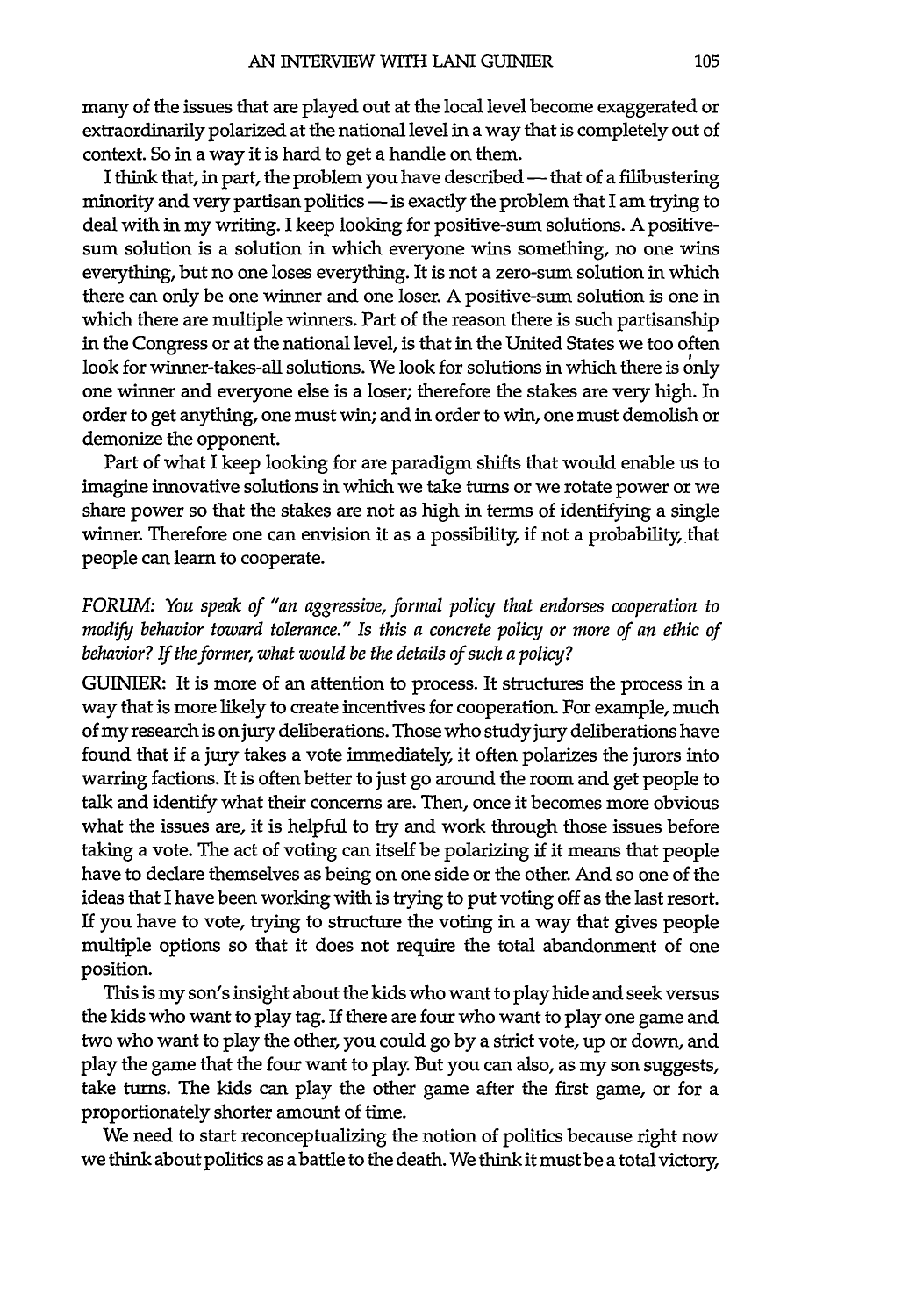as if politics is modelled after war. But it does not have to be this way. Politics is essentially a way of organizing society to allow people to participate in making the decisions that affect their lives. No one said it had to be total victory.

# *FORUM: Discuss the constitutionality of interest representation, particularly if it applies only to certain groups. How will the groups deserving of interest representation be determined?*

GUINIER: I believe the Voting Rights Act is constitutional and what I have been arguing is that the Act was designed to remedy the prejudicial exclusion of certain groups. Where Congress suspects that the excluded groups have suffered, been disenfranchised, or been denied their basic constitutional rights, it has within its power to create rules or procedures for examining such situations and then to authorize the federal judiciary to order a remedy if a violation is found. So interest representation seeks to remedy the fact that some groups which have politically cohesive interests have been denied the opportunity to compete or to participate as equals with all other groups. If it is proven that those groups are suffering because of prejudice, because of racial block voting, because of a confluence of factors, then a remedy must be found. When I say that interest representation is constitutional, I mean that the Voting Rights Act is constitutional because it provides a remedy to those groups that have been denied the opportunity to participate.

The remedy, however, should not treat the excluded group specially. The remedy should be the opportunity for all voters to cast an equally weighted vote. The remedy should be an opportunity for all voters to enjoy one vote, one value. By this I mean that everyone's vote should count towards the election of someone. Voters who form coalitions based on particular interests must then meet whatever the threshold for representation is in a particular community. I am not advocating a bright line threshold here; in my opinion the threshold should be between one and 51 percent. But there are many numbers between one percent and 51 percent, therefore each community should decide what makes sense for that community. A community must decide what size groups it wants represented in the community. Why should only groups that are a majority be represented? Why should only 51 percent be represented? I say that is too high. On the other hand, I would say that one percent is too low because then all you get is noise. So, within that range, I have advocated threshold-lowering election systems such as cumulative voting or other forms of proportional and semi-proportional representation that give every voter, not just the plaintiff class that has established a violation of the Voting Rights Act, the opportunity to cast a vote that leads to the election of somebody. The only way to do this is to shift from a paradigm that awards power based on geography to a paradigm that awards power based on interest. The rationale for the paradigm shift from geography to interest is that geography is not always a proxy for interest. In some instances, geography is a proxy for some of your interests but not all of them. Why not give voters the opportunity to establish, by the way they cast their ballots, what their interests really are at a particular election?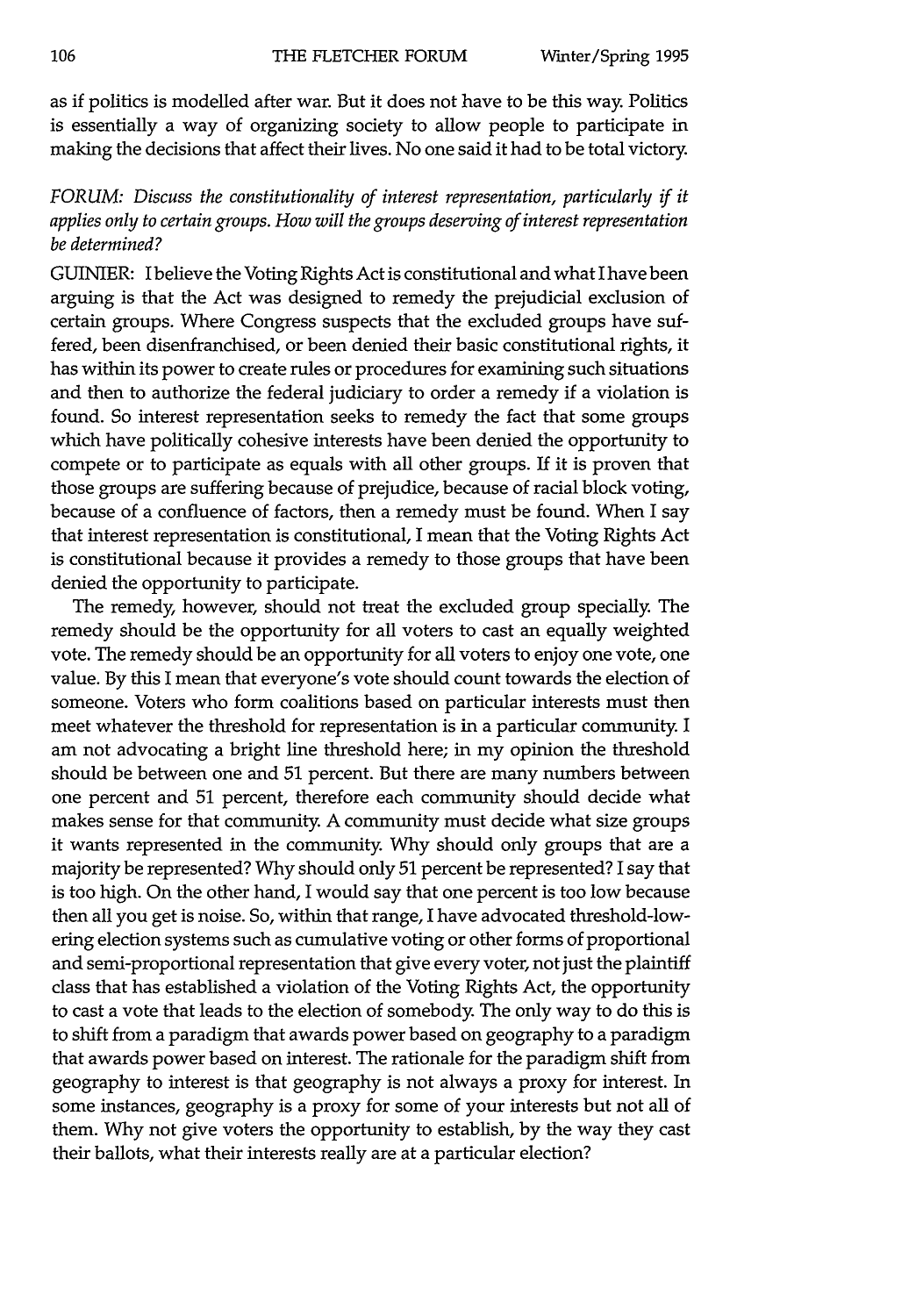#### *FORUM: Instead of drawing lines which carve out arbitrary districts?*

**GUINIER:** Exactly. It is very arbitrary when you think of who normally gets to draw those lines: incumbent politicians. And what are the interests that are driving many incumbent politicians? Getting reelected. Their impulse is to draw lines that give them safe seats that perhaps overrepresent a majority. Instead of providing competitive districts in which the minority and majority are not assured of power in any particular election, many incumbents are inclined to create heavily Democratic districts that are 65 to 70 percent Democratic to insure that the Democratic incumbent will get reelected and that the Republican minority will be essentially unrepresented. Of course, the reverse also happens. This is not the exclusive talent of one party or the other.

## *FORUM: Do you think that such a system of interest representation will create more backlash and polarization in the political sphere or less?*

GUINTER: I think that it would create less, but it is worth trying in any case. The reason it is worth trying is that right now there is very little that we could do worse. The level of negative campaign ads, of attack ads, of people personalizing an election as if it were about individual candidates and not about issues that affect real people in real ways. It would be hard to get more polarized than what we have right now. In addition, we have one of the lowest levels of voter participation in the world. People are turned off by the way in which we allocate power. On some level people are telling us that the system needs to be changed because they do not feel enfranchised enough even when they do vote. To them it is not worth the effort to cast a ballot. That is the tragedy.

# *FORUM: So in your view, experimenting with different voting systems would serve to stabilize and legitimize the political system, instead of having the opposite effect?*

GUINIER: Exactly. It might create an incentive first of all for people to go and vote because if they do not vote they are not just giving up one vote, they are giving up five or six or whatever the number of votes is. They are giving up the capacity not just to vote their most salient interests, but to form cross-cutting coalitions. Systems such as cumulative voting give voters the capacity to exercise a very intelligent vote. They can send very nuanced messages. In addition, it is much harder to engage in negative campaigning when you run against five or six people than when you run against just one, because at some level you have to give voters an affirmative reason to vote for you, as opposed to just not voting for the other candidate.

# *FORUM: What potential do you see for the application of the concepts we have discussed to country situations such as those of Mexico, South Africa or the former Yugoslavia?*

GUINIER: South Africa is doing exactly what **I** am talking about. We should be learning from South Africa. South Africa changed to an all-race election, and what did they do? Did they adopt winner-takes-all majority rule? Of course not. If they had, would the white minority have been represented? What they did is